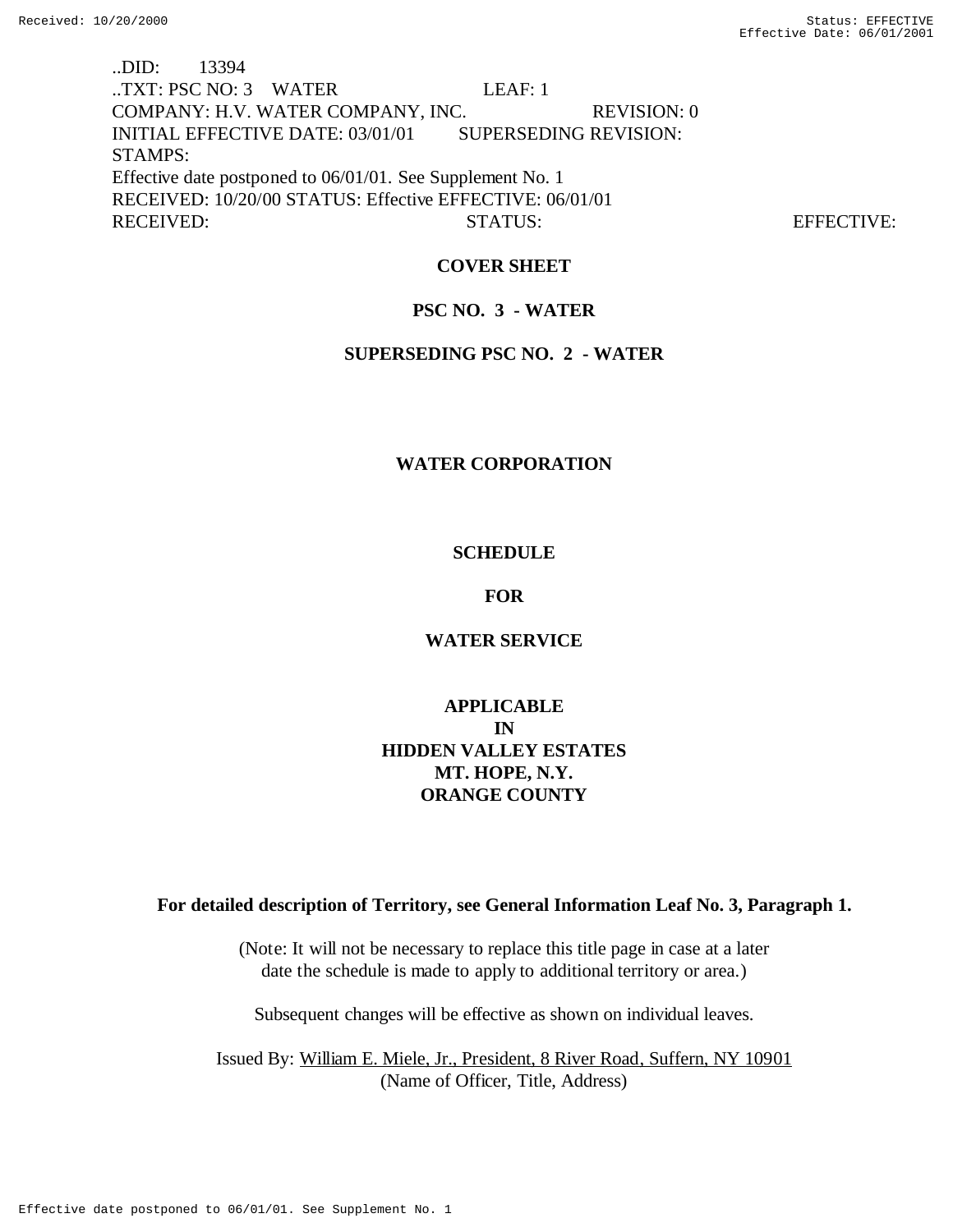..DID: 13401 ..TXT: PSC NO: 3 WATER LEAF: 2 COMPANY: H.V. WATER COMPANY, INC. REVISION: 0 INITIAL EFFECTIVE DATE: 03/01/01 SUPERSEDING REVISION: STAMPS: Effective date postponed to 06/01/01. See Supplement No. 1 RECEIVED: 10/20/00 STATUS: Effective EFFECTIVE: 06/01/01

### **TABLE OF CONTENTS**

## **GENERAL INFORMATION LEAF NO.**

| Territory                                                                                    | 3                                                                                                                                                                                                                                                                                                                                                                                            |
|----------------------------------------------------------------------------------------------|----------------------------------------------------------------------------------------------------------------------------------------------------------------------------------------------------------------------------------------------------------------------------------------------------------------------------------------------------------------------------------------------|
| Application for Water Service                                                                | 3                                                                                                                                                                                                                                                                                                                                                                                            |
| Deposits - Security                                                                          | 3                                                                                                                                                                                                                                                                                                                                                                                            |
| Deposits - Interest                                                                          | 4                                                                                                                                                                                                                                                                                                                                                                                            |
| Deposits - Return                                                                            | 4                                                                                                                                                                                                                                                                                                                                                                                            |
| Deposits - Other                                                                             | 4                                                                                                                                                                                                                                                                                                                                                                                            |
| <b>General Rules</b>                                                                         | $5 - 6$                                                                                                                                                                                                                                                                                                                                                                                      |
| Metered Service                                                                              | $6 - 7$                                                                                                                                                                                                                                                                                                                                                                                      |
| <b>Extension of Mains</b>                                                                    | 7                                                                                                                                                                                                                                                                                                                                                                                            |
|                                                                                              | $7 - 8$                                                                                                                                                                                                                                                                                                                                                                                      |
|                                                                                              | 8                                                                                                                                                                                                                                                                                                                                                                                            |
|                                                                                              | 9                                                                                                                                                                                                                                                                                                                                                                                            |
|                                                                                              | 9                                                                                                                                                                                                                                                                                                                                                                                            |
|                                                                                              | 10                                                                                                                                                                                                                                                                                                                                                                                           |
|                                                                                              | $10 - 11$                                                                                                                                                                                                                                                                                                                                                                                    |
|                                                                                              | 11                                                                                                                                                                                                                                                                                                                                                                                           |
|                                                                                              | 11                                                                                                                                                                                                                                                                                                                                                                                           |
| <b>RATES</b><br>Issued By: William E. Miele, Jr., President, 8 River Road, Suffern, NY 10901 | 12                                                                                                                                                                                                                                                                                                                                                                                           |
|                                                                                              | 10. Discontinuance of Service - Non-payment<br>11. Discontinuance of Service - Other<br>12. Discontinuance of Residential Service - Special Procedures<br>13. Deferred Payment Agreements<br>14. Complaint Handling Procedures<br>15. Restoration of Service<br>16. Interest on Customer Overpayments<br>17. Regulation<br>Service Classification No. 1<br>(Name of Officer, Title, Address) |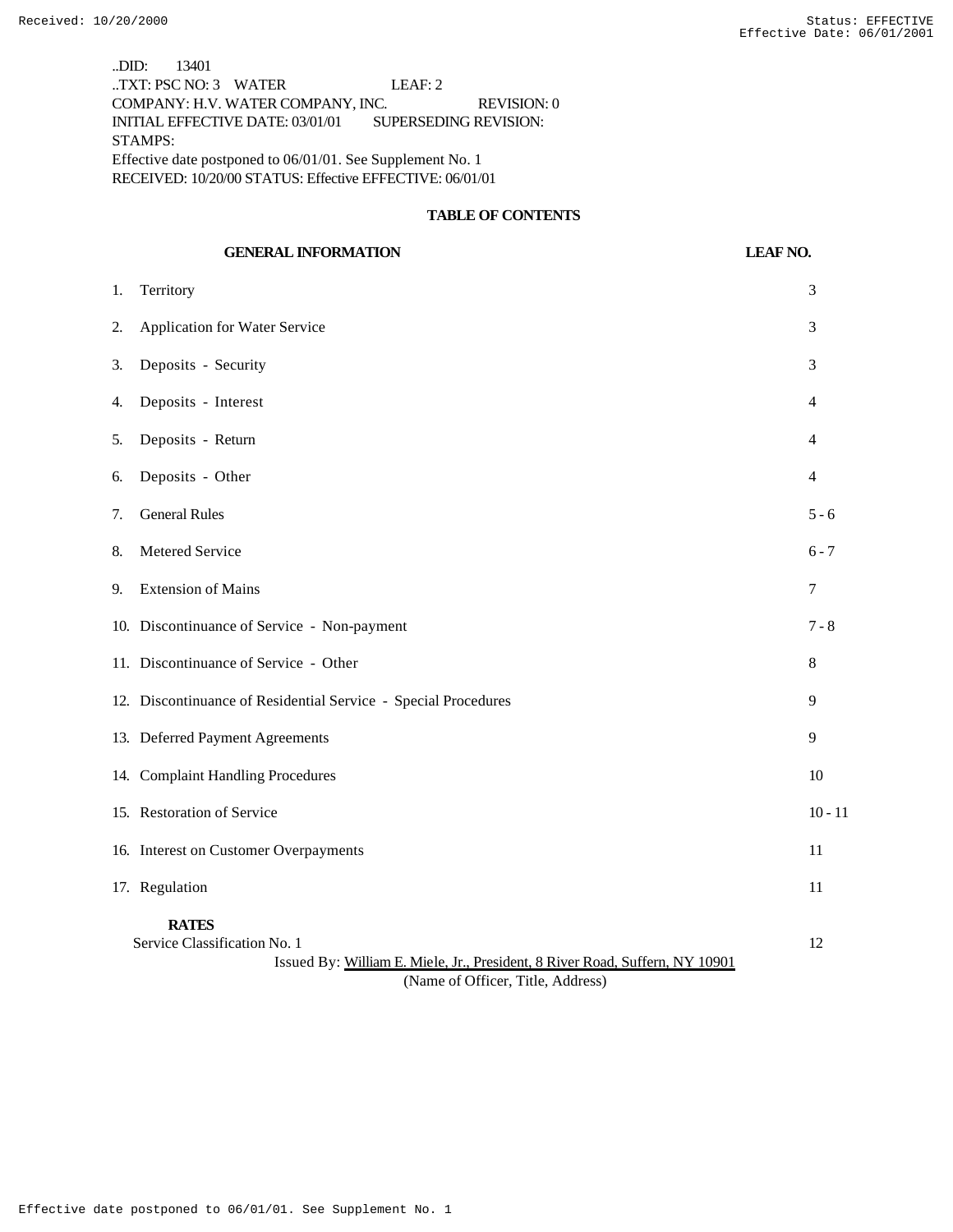..DID: 13402 ..TXT: PSC NO: 3 WATER LEAF: 3 COMPANY: H.V. WATER COMPANY, INC. REVISION: 0 INITIAL EFFECTIVE DATE: 03/01/01 SUPERSEDING REVISION: STAMPS: Effective date postponed to 06/01/01. See Supplement No. 1 RECEIVED: 10/20/00 STATUS: Effective EFFECTIVE: 06/01/01

#### **GENERAL INFORMATION**

1. Territory (County, Town, Development, Streets, etc.)

 Hidden Valley Estates Mt. Hope, NY Orange County

2. Application for Water Service

- A. Written application for service is required.
- B. A separate application is required for each premises.
- C. Premises may be subject to inspection by the company.
- D.Applications need not be accepted from customers with charges due on any water accounts with the company. The company must accept an application if the customer enters into a deferred payment agreement.

E.Service pipe installations are subject to company approval.

#### 3. Deposits - Security

- A.As a condition of receiving service, the company may require a deposit from customers that are delinquent (having a bill remaining unpaid 23 days from the date mailed), seasonal, short term or temporary or who have had service terminated for non-payment during the preceding 6 months. In addition, a deposit may also be required from a nonresidential customer whose credit has not been established with the company. A delinquent customer shall be provided with a written notice 20 days before the deposit is assessed which states that failure to make timely payments will permit the company to require a deposit from such customer.
- B.Deposits from applicants and customers may not exceed two times the estimated average monthly bill for a calendar year, except in the case of customers whose usage varies widely where deposits may not exceed twice the average monthly bill for the peak season.
- C.The company shall perform an annual review of the billing history of every customer who has a deposit with the company to assure that a deposit is still required under (3A) above and that the amount of the deposit conforms with (3B) above. The company reserves the right to review the deposit at any time. If a review shows that the deposit held falls short of the amount the company may require by 25 percent or more, the company may require the payment of an additional amount. If a review shows that the deposit held exceeds the amount required by 25 percent or more, the company shall refund the excess to the customer. The customer may request a downward revision of the deposit. Issued By: William E. Miele, Jr. President, 9 River Road, Suffern, NY 10901

(Name of Officer, Title, Address)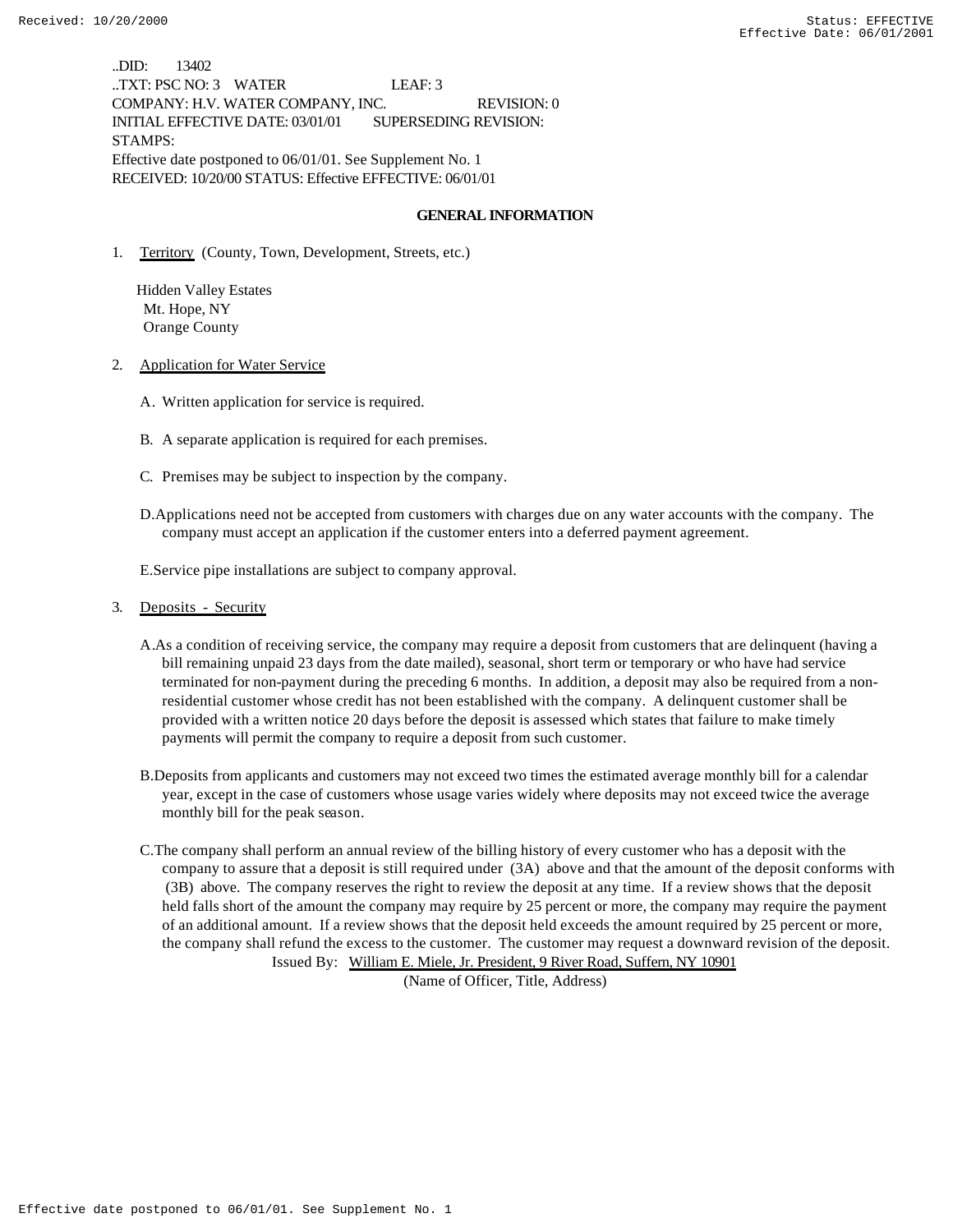..DID: 13403 ..TXT: PSC NO: 3 WATER LEAF: 4 COMPANY: H.V. WATER COMPANY, INC. REVISION: 0 INITIAL EFFECTIVE DATE: 03/01/01 SUPERSEDING REVISION: STAMPS: Effective date postponed to 06/01/01. See Supplement No. 1 RECEIVED: 10/20/00 STATUS: Effective EFFECTIVE: 06/01/01

#### **GENERAL INFORMATION**

4. Deposits - Interest

Every deposit shall earn simple interest at the rate per annum prescribed by the Public Service Commission. The interest must be paid to customers when the deposit is returned. If the deposit has been held for 12 consecutive months or more, the interest must be credited to the customer no later than the first bill rendered after the next succeeding first day of October and at the end of each succeeding 12 month period.

#### 5. Deposits - Return

- A.The company shall return to a customer a deposit or portion of a deposit and all interest thereon no more than 30 days after:
	- (1) the day the account is closed and all bills are paid; or
	- (2)the date of the first bill for service rendered after a 12 month period during which time the customer was not delinquent, provided there is no other basis for the company to request a deposit; or
	- (3)a review of the deposit shows that a reduction of the deposit is warranted.
- B.A deposit or portion of a deposit plus interest thereon that is subject to return may be credited to the customer's account in the amount of any outstanding charges. If any balance remains, a refund check shall be issued.
- 6. Deposits Other
	- A.In the event that the applicant desires service for a trailer or other non-permanent structure, he shall deposit with the company all costs of the connection of such service. Said deposit shall bear simple interest as required above and shall be refunded at the end of 10 years, or sooner in the event that a permanent structure for such service connection is completed.
	- B.The company may also require deposits from customers to guarantee future payments as set forth in lawn sprinkler, main extension, or other forms of contracts which are in a form approved by the Public Service Commission. The interest rates for these deposits will be the same as the interest rates for security deposits and such interest will be credited to the customer as prescribed by Commission rules.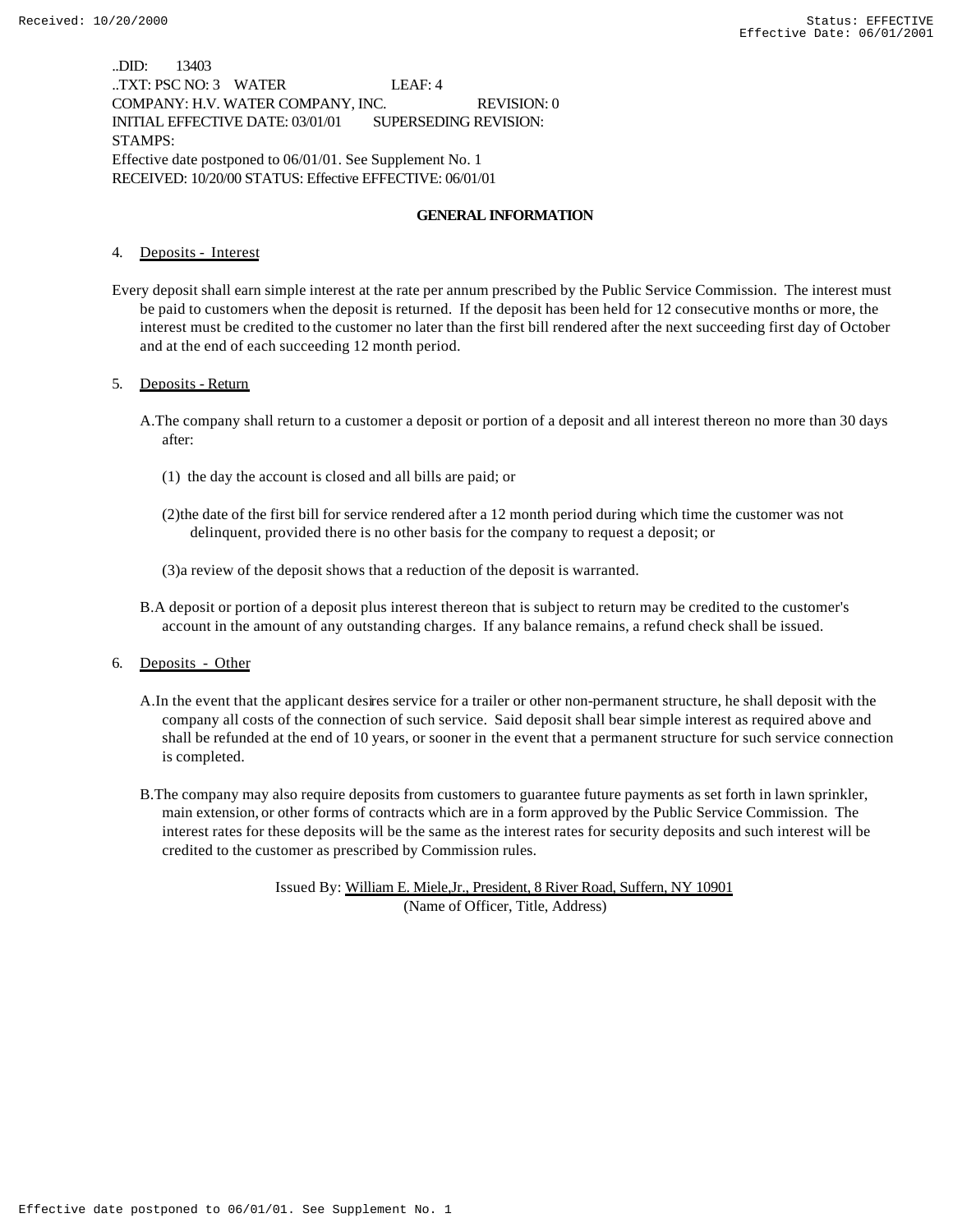..DID: 13404 ..TXT: PSC NO: 3 WATER LEAF: 5 COMPANY: H.V. WATER COMPANY, INC. REVISION: 0 INITIAL EFFECTIVE DATE: 03/01/01 SUPERSEDING REVISION: STAMPS: Effective date postponed to 06/01/01. See Supplement No. 1 RECEIVED: 10/20/00 STATUS: Effective EFFECTIVE: 06/01/01

#### **GENERAL INFORMATION**

#### 7. General Rules

- A.Customers must provide 10 days' written notice prior to the date on which termination of service is requested or prior to a change of occupancy, until which date the customer will be responsible for payment of service.
	- B.Fire hydrants shall not be used without the written permission of the company or unless in conformance with filed fire protection tariff provisions.
	- C.The company will not be liable for damage resulting from the presence of its facilities, supply, or use of water service, except damage resulting from gross negligence of the company.
	- D.The company does not undertake to supply any uniform quality of water for special purposes, such as swimming pools, bleaching or dyeing plants, or laundries. Customers requiring water of special quality, or water free from discoloration at all times, are required to provide their own means of filtering the water, or provide such other protection as may be deemed necessary for the purposes required.
	- E.The company will not be liable for any injury casualty or damage resulting in any way from the supply or us of water service or from the presence or operation of the company's structures, equipment, pipes, appliances or devices on the customer's premises, or from the use of any equipment or materials installed in conformity with the company's requirements or recommendations, except injuries or damages resulting from the gross negligence of the company.
	- F.Neither by inspection nor non-rejection, nor in any other way, does the company give any warranty, expressed or implied, as to the adequacy, safety or characteristics of any structures, equipment, pipes, appliances or devices owned, installed or maintained by the customer, or leased by the customer from third parties.
	- G.The company may shut off water in its mains to make repairs and extensions. Where possible, proper advance notice will be made to customers affected.
	- H.The use of water for sprinkling, swimming pools, or other less essential uses may be restricted or prohibited where such use may unreasonably reduce the adequacy of service for other domestic purposes.
	- I.There must be a separate service for each premises.
	- J.Installation of service pipes and mains will not normally be made when the ground is frozen.
	- K.The customer is responsible for service pipes and plumbing within the property line. Any plumbing work done on the customer's service pipe is subject to approval by the company. No underground work shall be covered up until it has been inspected and approved by the company.

L.All leaks on customer premises or the customer portion of the service pipe must be repaired as soon as possible.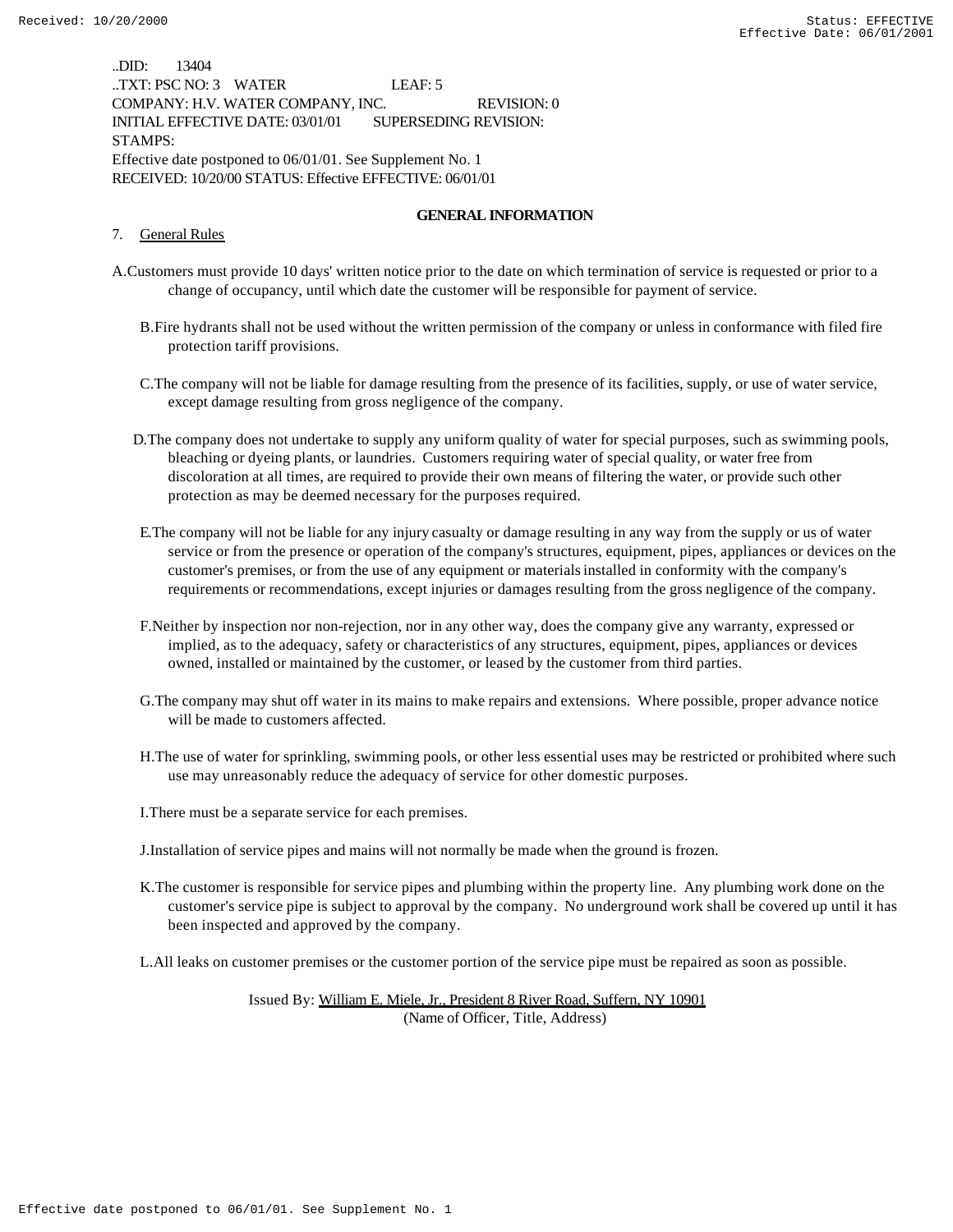..DID: 13405 ..TXT: PSC NO: 3 WATER LEAF: 6 COMPANY: H.V. WATER COMPANY, INC. REVISION: 0 INITIAL EFFECTIVE DATE: 03/01/01 SUPERSEDING REVISION: STAMPS: Effective date postponed to 06/01/01. See Supplement No. 1 RECEIVED: 10/20/00 STATUS: Effective EFFECTIVE: 06/01/01

#### **GENERAL INFORMATION**

- M.All mains, services (up to the property line) and other water system facilities will be maintained and replaced by te company.
- N.The company will supply water in the distribution system at pressures between 20 and 100 pounds per square inch (psi) and will strive, where practicable, to maintain a normal working pressure of 60 psi with a minimum of 35 psi. If the company make changes to its system which cause the pressure to increase to over 100 psi to existing customers, the company will be responsible for the first installation of the necessary equipment in the customer's premises. From that point on the equipment will be considered part of the customer's internal plumbing and the customer will be responsible for its maintenance or replacement. If a water pressure reducing valve, in the customer's or applicant's opinion, is necessary or desired to safeguard the plumbing, it is the customer's or applicant's responsibility to purchase, install and maintain this equipment. Where a pressure reducing valve is used it is also advisable to install a suitable pressure relief valve. All installation will comply with the local building codes and standards and are considered a part of the customer's internal plumbing.
- O.Where an applicant is seeking service at an elevation or gradient which could not otherwise be adequately serviced by existing plant, the company will require that the applicant bear the additional cost of providing such extraordinary service, or in the alternative, require the applicant to purchase, install and maintain the necessary special equipment, such as a hydro-pneumatic system, needed to serve the premises. The installation of a hydro-pneumatic system as part of the customer's internal plumbing may be subject to approval of the Health Department and should comply with local building codes and standards.
- P.Cross connections to water sources other than the company's or with other facilities are strictly prohibited. Customers must, at their expense, install and maintain such backflow prevention devices as may be required by the company in accordance with good water works practice or applicable laws or regulations.
- Q.Customers must permit company representatives to enter their premises on reasonable request for purposes relating to the operation and maintenance of the company's system, including inspection of the customer's
- and the company's facilities, installation, reading, testing, replacement and removal of meters, and terminating and restoring service.
- R.No person shall maliciously, willfully or negligently break, damage, destroy, uncover, deface, block access to or tamper with any pipe, valve, meter, structure, appurtenance or equipment which is a part of the water works system.
- 8. Metered Service (if applicable and provided for in Service Class No. 1 or Nos. )

A.A meter of a type approved by the Commission is required for each premises.

B.The company will furnish, install, and maintain the meter. Unless the meter register is set at zero, the company shall attach a tag with the date and meter dial reading at the time of installation.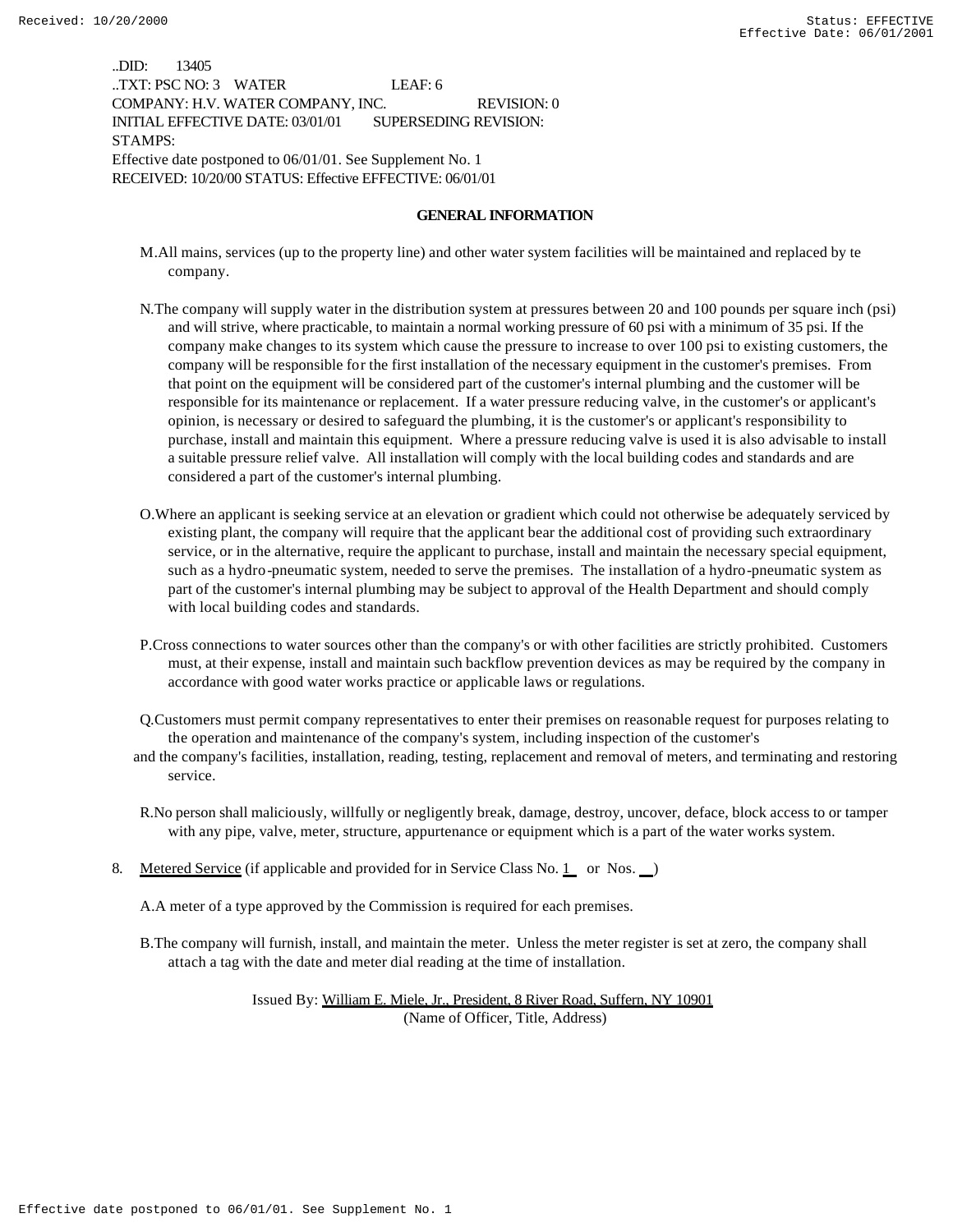..DID: 13395 ..TXT: PSC NO: 3 WATER LEAF: 7 COMPANY: H.V. WATER COMPANY, INC. REVISION: 0 INITIAL EFFECTIVE DATE: 03/01/01 SUPERSEDING REVISION: STAMPS: Effective date postponed to 06/01/01. See Supplement No. 1 RECEIVED: 10/20/00 STATUS: Effective EFFECTIVE: 06/01/01

#### **GENERAL INFORMATION**

- C. The customer will provide a location for the meter acceptable to the company and will be responsible for the cost of repairing damage resulting from human interference, frost, backflow of hot water, or other such causes.
- D. Where the company agrees it is necessary to set a meter outside the building, it shall be installed at the expense of the customer in a pit acceptable to the company which is both water-tight and frostproof. The cover of the pit shall be fastened with a convenient locking device. Where the distance from the property line to the front wall of the building is greater than 75 feet, the company may require that the meter be set in a pit at or near the property line. If the pit is to be installed on property not owned or controlled by the customer, written consent of the owner of property shall be obtained prior to the installation.

E.The company reserves the right to remove, test, and replace the meter.

- F.The company shall afford the customer an opportunity to verify the final reading of any water meter removed from the premises and obtain the customer's signature on a meter removal card which shows the date removed and the reading.
- G.Meters will be tested in conformance with rules of the Public Service Commission. In the case of a disputed account involving the accuracy of the meter, the company will have the meter tested upon the request of the customer. Should the customer request to have a second meter test within 1 year, the customer will be responsible for the actual cost incurred to have the meter tested including the cost to remove the meter, payable in advance to the company. This fee will be refunded if the meter's final weighted average is found to register in excess of 100 percent. Adjustments in bills for over-registration of the meter will be made in accordance with the current rules of the Public Service Commission.

H.Bills will show meter readings and the dates read.

I.Bills will be reasonably estimated where a meter has been inaccessible and will be so indicated on the bill.

- J.Where a meter has ceased to register or its percentage of accuracy cannot be determined, an estimated bill for the current period may be rendered. For all other periods the bill shall be the minimum applicable charge.
- 9. Extension of Mains

Mains will be extended in conformance with Commission Rules and Regulations found in 16 NYCRR, Part 501.

#### 10. Discontinuance of Service - Non-Payment

 Service may be discontinued under the following provisions: for non-payment of any amount due for water supplied, for failure to make any payment due under a deferred payment agreement or for meter repairs (see Section 8C), for failure to post a required deposit or for failure to pay any fee or charge accruing under the contract or tariff.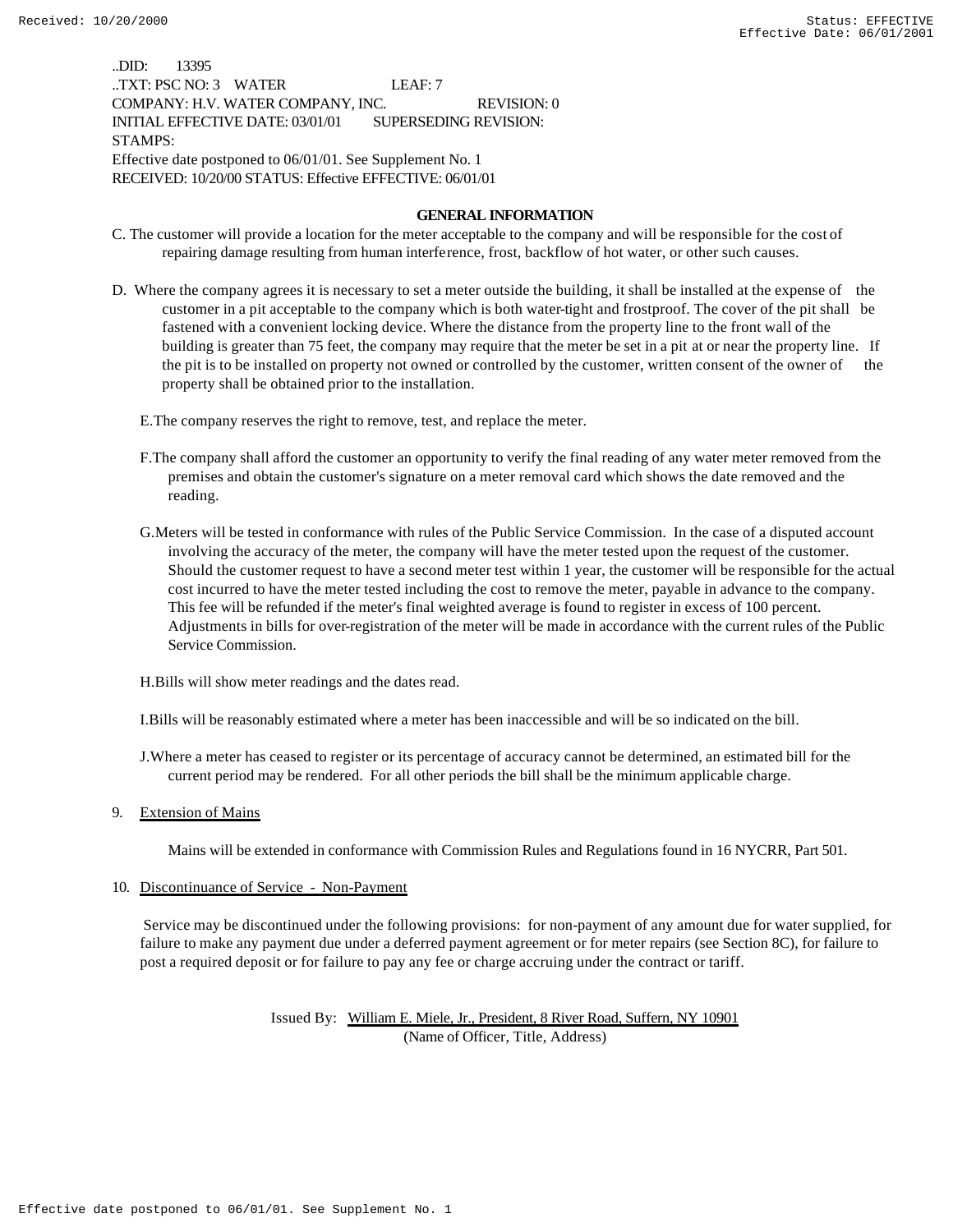..DID: 13396 ..TXT: PSC NO: 3 WATER LEAF: 8 COMPANY: H.V. WATER COMPANY, INC. REVISION: 0 INITIAL EFFECTIVE DATE: 03/01/01 SUPERSEDING REVISION: STAMPS: Effective date postponed to 06/01/01. See Supplement No. 1 RECEIVED: 10/20/00 STATUS: Effective EFFECTIVE: 06/01/01

#### **GENERAL INFORMATION**

- A.A bill not paid within 23 days of mailing is considered delinquent, and the company may discontinue service after complying with 16 NYCRR, Part 533 which requires: (1) 15 days written notice if served personally, or (2) 15 days after a registered letter containing such notice has been signed or refused, or (3) 18 days after mailing written notice in a post-paid wrapper. Service will not be re-established until payment of all proper arrears, charges and deposits is made or a deferred payment agreement is entered into. Receipt of a subsequently dishonored negotiable instrument in response to a notice of discontinuance shall not constitute payment of the customer's account and the company shall not be required to issue additional notice prior to discontinuance. There will be a charge for processing all returned checks equal to the bank charge plus a handling fee of \$5.00 (not to exceed the maximum allowed by section 5-328 of General Obligations Law).
- B.The company will not discontinue service to residential premises for non-payment of bills on a Friday, Saturday, Sunday, public holiday (as defined in General Construction Law), or on a day on which the utility's main office is closed. Discontinuance can only take place from Monday to Thursday between the hours of 8 a.m. and 4 p.m.
- C.The company will not discontinue service for non-payment of bills to any person or entity receiving public assistance if the payment for such service is to be paid directly by the Department of Social Services or by the local Social Services representatives.
- 11. Discontinuance of Service Other
	- A.Service rendered under any application, contract or agreement may be discontinued by the company after reasonable notice for any of the following reasons:
		- (1)For willful or indifferent waste of water due to any cause or for non-authorized use of water.
		- (2)For failure to protect from damage the meter and connection, or for failure to protect and maintain the service pipe or fixtures on the property of the customer in a condition satisfactory to the company.
		- (3)For tampering with any meter, connections, service pipe, curb cock, seal or any other appliance of the company controlling or regulating the customer's water supply. No person is permitted to turn the water or or off at any street valve, corporation stop and curb stop, or other meter without the consent of the company.
		- (4)For failure to provide the company's employees reasonable access to the premises supplied, or for obstructing the way of ingress to the meter or any other appliances controlling or regulating the customer's water supply.

(5)In case of vacancy of the premises.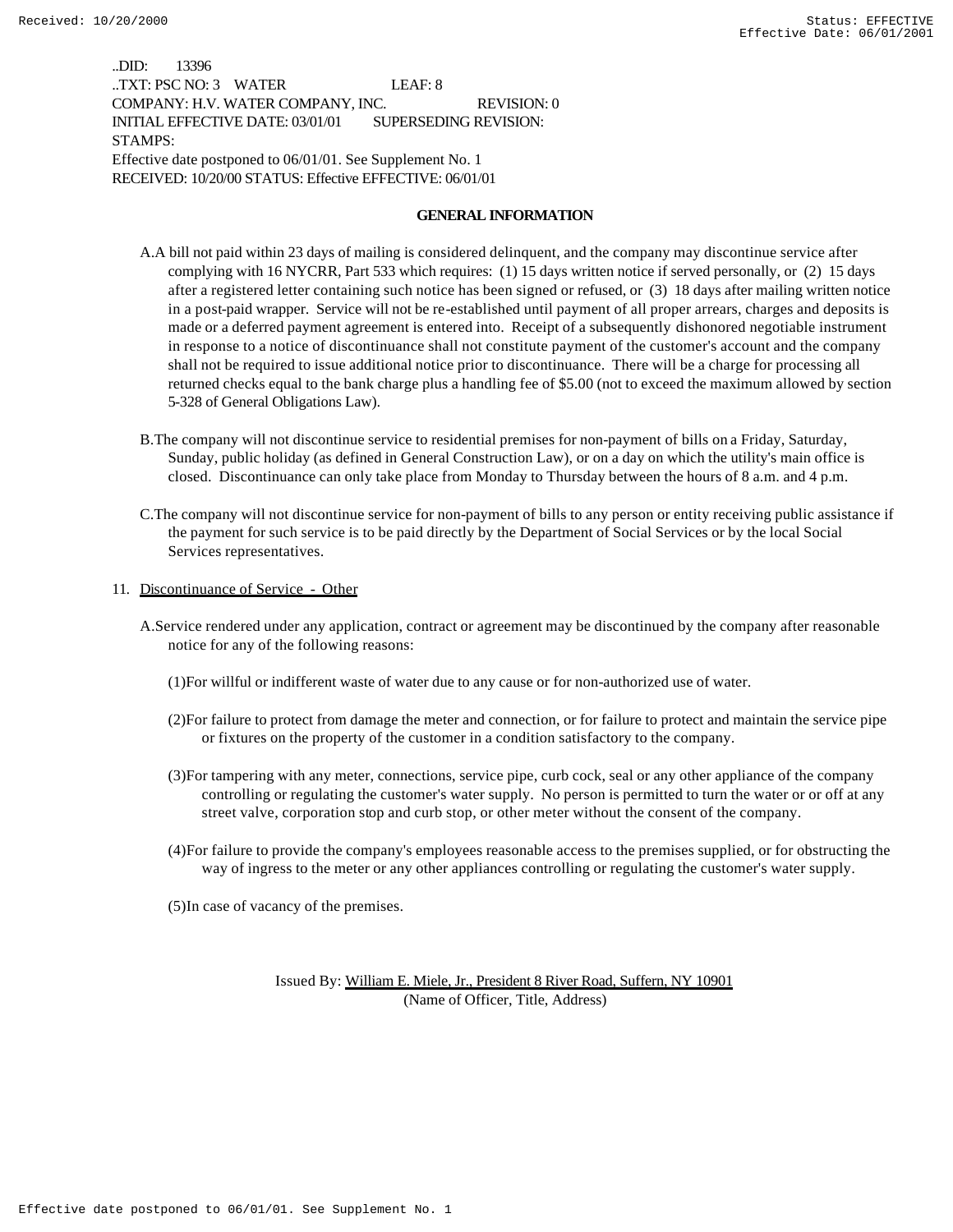..DID: 13397 ..TXT: PSC NO: 3 WATER LEAF: 9 COMPANY: H.V. WATER COMPANY, INC. REVISION: 0 INITIAL EFFECTIVE DATE: 03/01/01 SUPERSEDING REVISION: STAMPS: Effective date postponed to 06/01/01. See Supplement No. 1 RECEIVED: 10/20/00 STATUS: Effective EFFECTIVE: 06/01/01

### **GENERAL INFORMATION**

(6)For cross connections.

(7)For submetering or reselling water.

- (8)For non-compliance with water usage restrictions.
- (9)For violation of any rule or regulation of the company as filed with the Public Service Commission, provided such violation affects the reliability or integrity of the water system.
- B.Written notice of discontinuance of service shall contain the information required by 16 NYCRR Section 533.3 and will be given except in those instances where a public health hazard exists.
- C.The company may, at any time, temporarily discontinue water service in case of accident, or for the purpose of making connections, alterations, repairs, changes, etc.
- D.Except as stated in the preceding paragraph, or in the case of a violation that threatens the integrity of the water system, the company shall not discontinue service to any customer on a Friday, Saturday, Sunday, Public Holiday or on a day when the company is not open for business. Public Holiday shall refer to those holidays defined in the General Construction Law.

#### 12.Discontinuance of Residential Service - Special Procedures

 If termination of service would result in serious impairment to health and safety, the company must delay the termination of service or, if service has already been terminated, must restore service, for thirty days under the following conditions:

- A. all occupants are either blind, disabled, 62 years of age or older or 18 years of age or under;
- B. a medical emergency exists; or
- C. if heating would be affected between November 1 and April 1.

 It is the customer's responsibility to notify the company that such conditions exist and to provide any required documentation. The company may require that the customer make appropriate arrangements to pay any arrears as well as pay current bills.

#### 13. Deferred Payment Agreements

 In addition to those circumstances in Section 13, the company will consider granting customers reasonable payment terms in cases where a customer is threatened with termination of service, or where the company has issued a backbill to a customer. Any such agreement may require the customer to make a reasonable down payment, and to pay current bills when issued.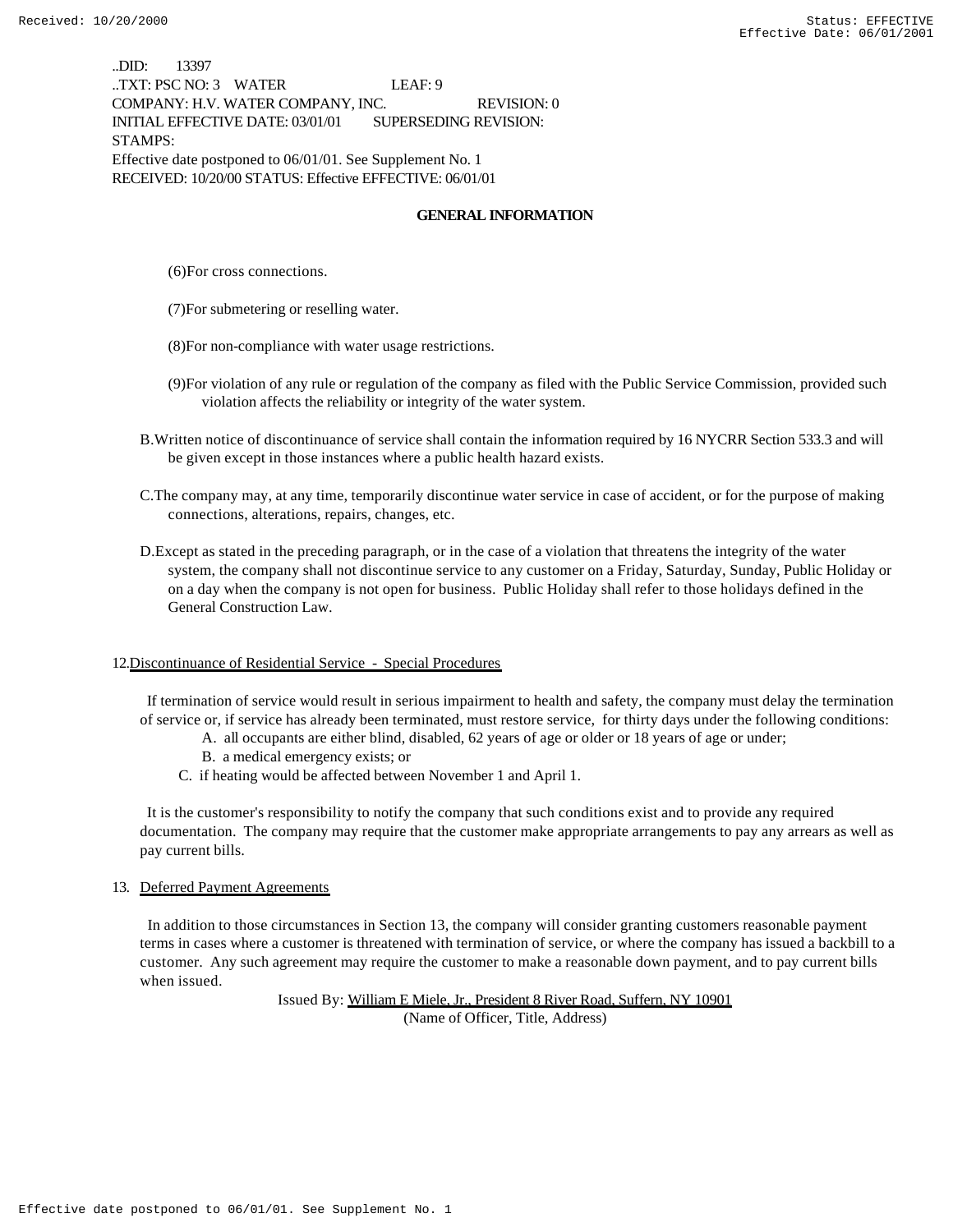..DID: 13398 ..TXT: PSC NO: 3 WATER LEAF: 10 COMPANY: H.V. WATER COMPANY, INC. REVISION: 0 INITIAL EFFECTIVE DATE: 03/01/01 SUPERSEDING REVISION: STAMPS: Effective date postponed to 06/01/01. See Supplement No. 1 RECEIVED: 10/20/00 STATUS: Effective EFFECTIVE: 06/01/01

### **GENERAL INFORMATION**

#### 14.Complaint Handling Procedures

- A.The company will promptly investigate and evaluate all complaints received from customers regarding bills for service rendered or required deposits. The results of the company's findings will be reported to the customer. During the period of investigation and evaluation, service will not be discontinued, nor shall a new notice of termination be issued, provided, however, that the customer will be required to pay the undisputed portion of any balance due, which may include bills for current usage.
- B.After the completion of such an investigation, if the company determines that the disputed service has been rendered, or that the disputed charge or deposit is proper in whole or in part, the company may require that the full bill or deposit be paid. Appropriate notices of the determination shall be given to the customer, and where notice of discontinuance of service was previously sent, or is served with the determination, such notice shall include a statement advising the customer of the availability of the Commission's complaint handling procedures, including the address and telephone number of the Department's Consumer Services Division. Where prior notice of discontinuance was sent, company procedure provides for discontinuance of service if customer fails to pay the proper amount due and owing within 5 days after notice of the company determination was served personally on the customer or at least 8 days after mailing of the notice. Under no circumstances will discontinuance of service occur if so precluded by the Commission.
- C.In situations where the complaint procedures of the Commission have been invoked and it is determined that the disputed service has been rendered or that the disputed charge or deposit is proper and prior notice of discontinuance was sent, a customer's service will not be discontinued for failure to pay the amount found due and owing until at least 5 days after notice of the Commission's determination, where personal service is made, or at least 8 days after mailing of such a notice.

#### 15. Restoration of Service

 A charge will be made to restore service after discontinuance at the customers's request, for non-payment or for violation of these rules.

 This charge will be \$50.00 during normal business hours (8:00 a.m. to 4:00 p.m., Monday through Friday), \$75.00 outside of normal business hours Monday through Friday and \$100.00 on weekends or public holidays. The holidays for which the \$100.00 charge will apply are as follows:

| New Year's Day                  | Labor Day                                                                    |
|---------------------------------|------------------------------------------------------------------------------|
| Dr. Martin Luther King, Jr. Day | Columbus Day                                                                 |
| Lincoln's Birthday              | Veteran's Day                                                                |
| Washington's Birthday           | <b>Thanksgiving Day</b>                                                      |
| Memorial Day                    | Christmas Day                                                                |
| Independence Day                |                                                                              |
|                                 | Issued By: William E. Miele, Jr., President, 8 River Road, Suffern, NY 10901 |

(Name of Officer, Title, Address)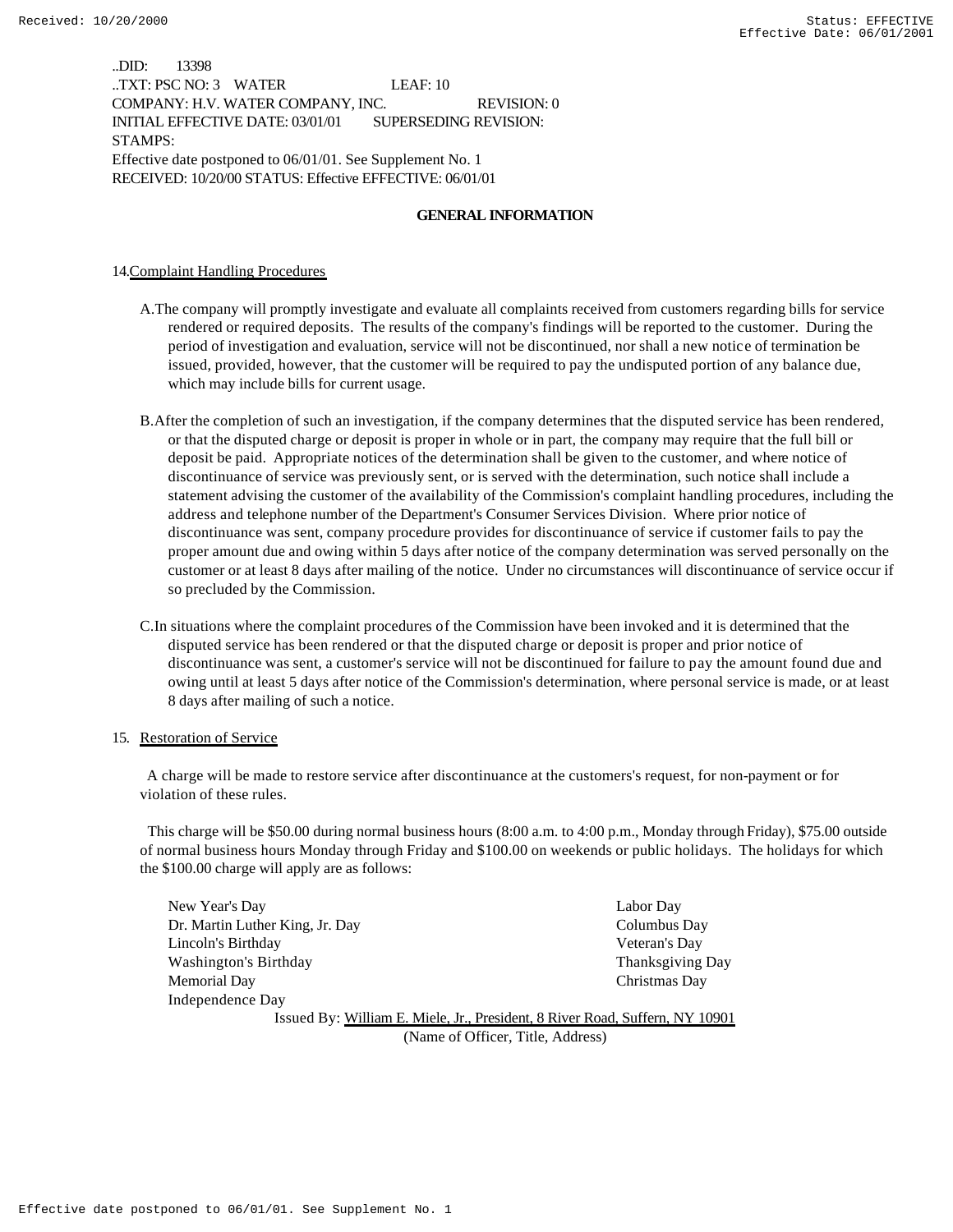## ..DID: 13399 ..TXT: PSC NO: 3 WATER LEAF: 11 COMPANY: H.V. WATER COMPANY, INC. REVISION: 0 INITIAL EFFECTIVE DATE: 03/01/01 SUPERSEDING REVISION: STAMPS: Effective date postponed to 06/01/01. See Supplement No. 1 RECEIVED: 10/20/00 STATUS: Effective EFFECTIVE: 06/01/01

## **GENERAL INFORMATION**

In a case where service is being restored after discontinuance for non-payment, the company may require full payment of all arrears as well as the restoration of service charge. If the company and the customer have entered into some form of payment agreement, the agreed upon down payment may be required before service will be restored.

If it becomes necessary to disconnect service at the main because of willful acts of a customer, the service restoration charge will include the actual costs incurred by the company to disconnect and reconnect the service.

## 16. **Interest on Customer Overpayments**

The company will provide interest on a customer overpayment as follows:

- A. A customer overpayment is defined as payment by the customer to the company in excess of the correct charge for water service supplied to the customer which was caused by erroneous billing by the utility.
- B. The rate of interest on such amounts shall be the greater of the unadjusted customer deposit rate or the applicable late payment rate, if any, for the service classification under which the customer was billed. Interest shall be paid from the date when the customer overpayment was made, adjusted for any changes in the deposit rate or late payment rate, and compounded monthly, until the date when the overpayment was refunded.
- C. The company will not pay interest on customer overpayments that are refunded within 30 days after such overpayment is received by the company.

## 17. Regulation

 All matters, rules and other situations concerning the rendering of water service which are not specifically covered herein or in a provision of the New York State Codes, Rules and Regulations and which are subject to the jurisdiction of the Public Service Commission, and for which a customer and the company cannot agree as to an equitable and fair solution will be referred to said Commission to be resolved. Either the customer or the company may request that a rule or provision of this tariff be changed for a particular situation.